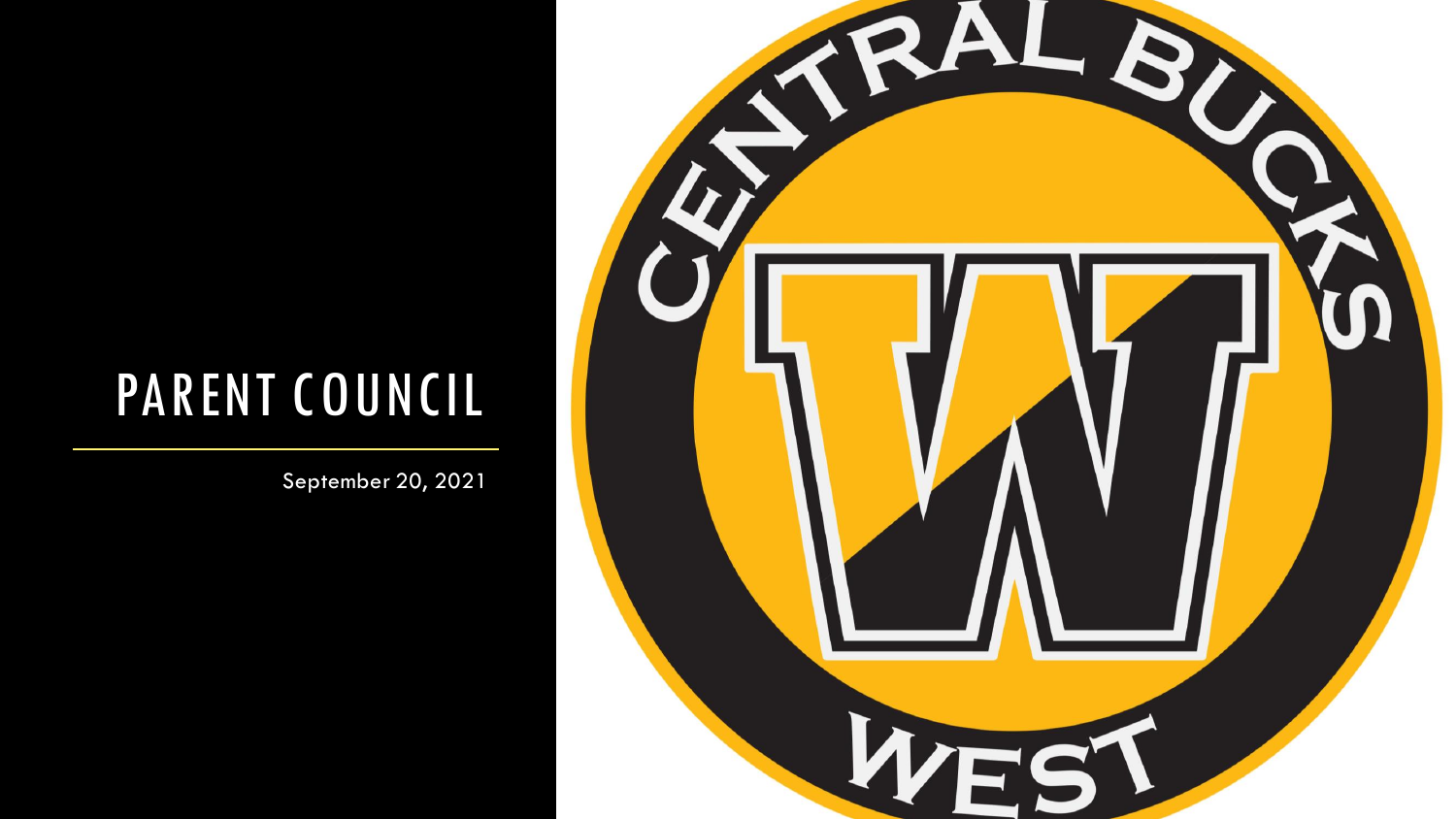# AGENDA

- 1. WELC OME
- 2. GRADE LEVEL UPDATES
- 3 . KEY STONE EX AMS
- 4. ATHLETICS UPDATE
- 5. STUDENT ACTIVITIES
- 6 . SUP ER INTENDENT PAR ENT ADV ISOR Y C OUNC IL
	- MRS. MEGLIO & MRS. RICCIARDI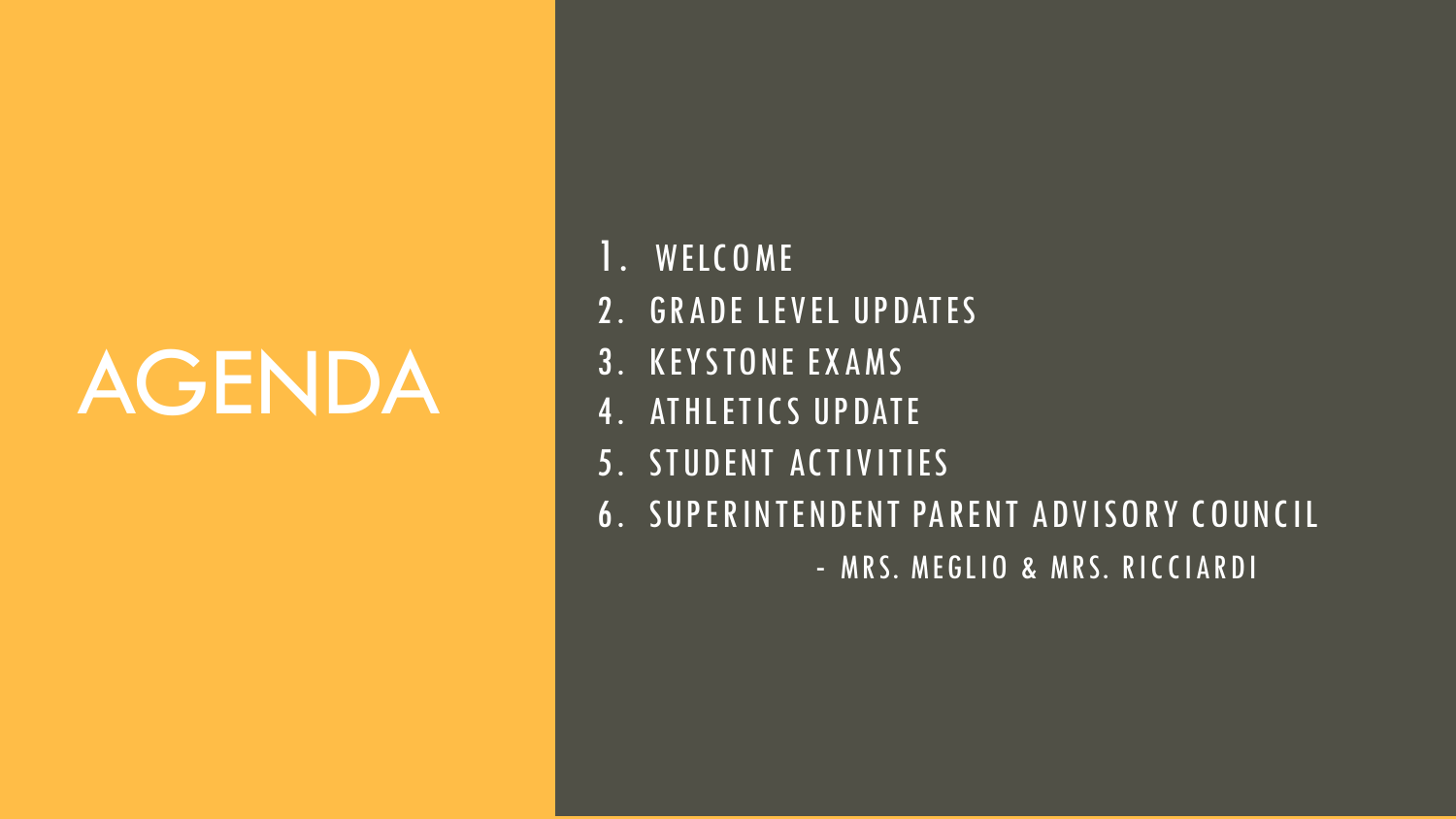## Senior House Update

Principal: Mr. Todd Cantrell

Counselors: Ms. Shannon Ryan (A-K) Mrs. Valerie D'Alonzo (L-Z) Administrative Assistant: Mrs. Jeannie Bertman Class Advisor: Mrs. Barbara Matas

- College Planning meetings with seniors: Lunch & Learn
	- Open House, Essay Writing, Interview Practice
- Virtual Financial Aid Nights: More information will be sent out
	- FAFSA Overview by PHEAA (PowerPoint posted on Guidance Page)
	- November 16th at 6:30 pm: FAFSA Workshop by PHEAA
- Nov 1st and 15th Deadlines
- Del Val Univ. Instant Decision Day: Thurs. Oct. 21st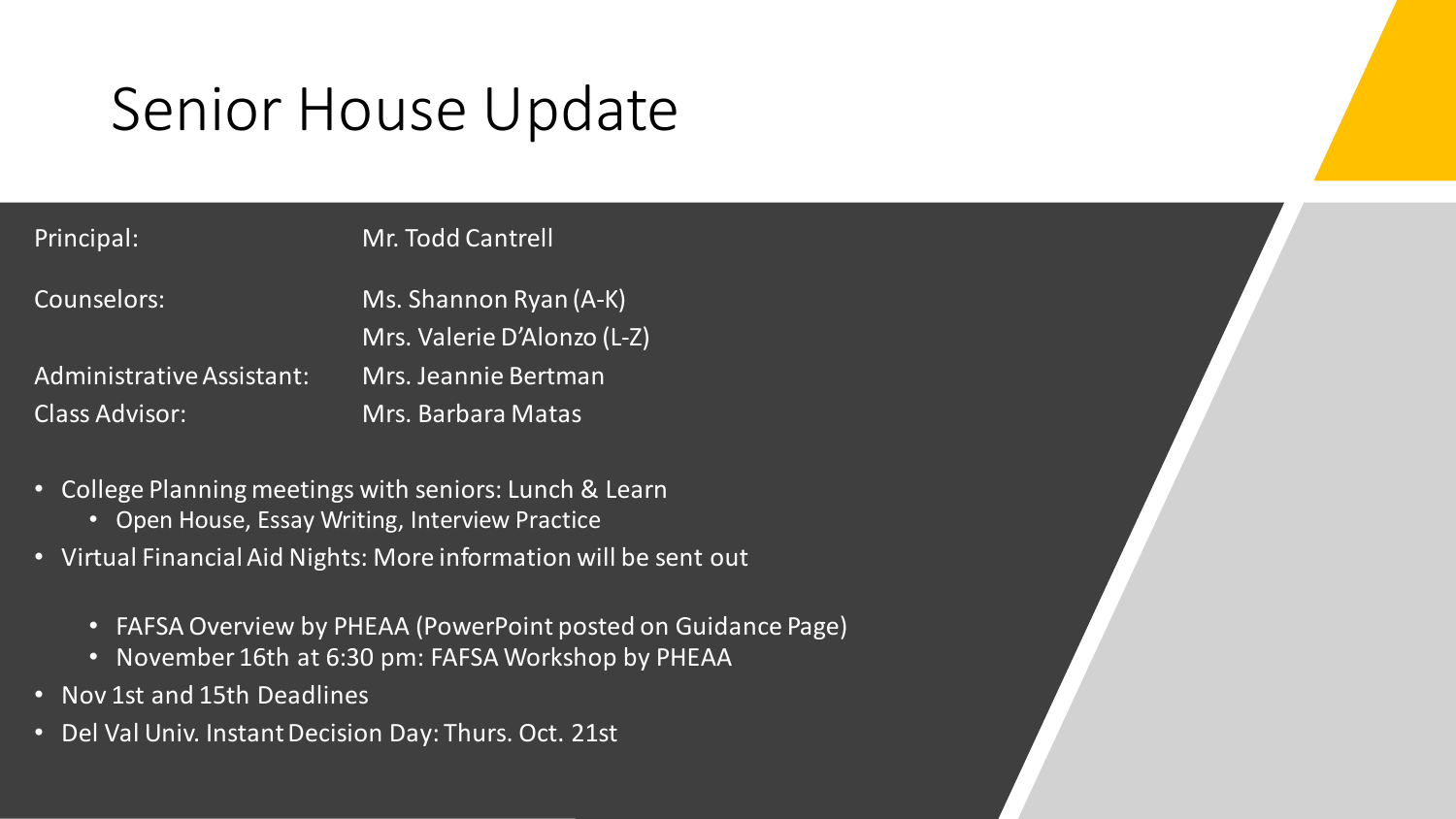## Junior House Update



Administrative Assistant: Mrs. Marci Banks Class Advisors: Miss Carina Barreiro

House Principal: Mrs. Helen Sclama Zaleski<br>Counselors: Mrs. Lori Bagnick (A-K) Mrs. Lori Bagnick (A-K) Mrs. Lisa Corr (L-Z) Miss Victoria Bremer

- **Coffee with Counselors (BYOC)**
	- Thursday October  $27<sup>th</sup>$  at 7:30am in The Tower
- **Open Office Hours for Juniors**
	- (Most) Mondays and Wednesdays during Lunch & Learn
		- 10:30 11:30am
		- Guidance Conference Room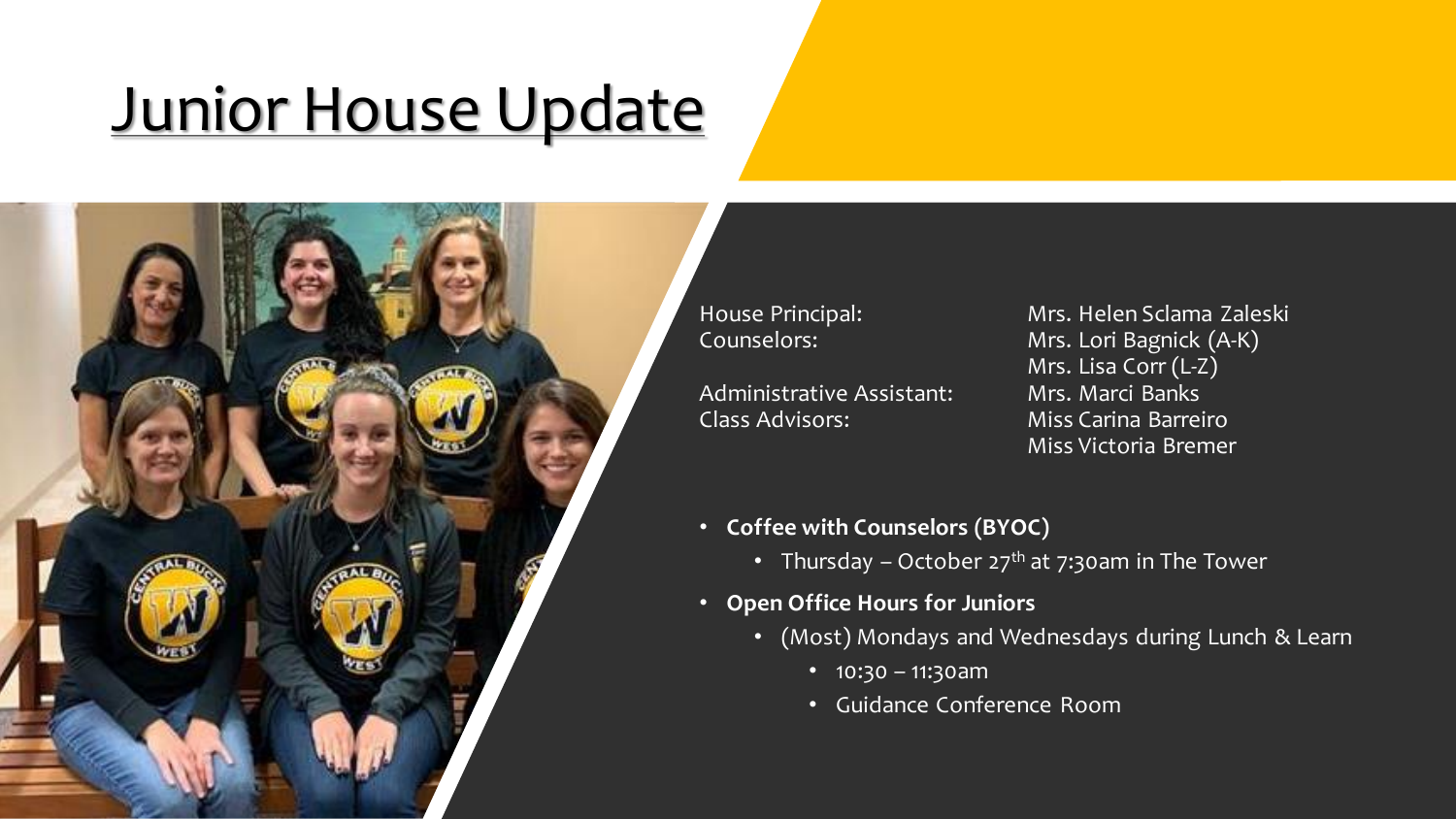## Sophomore House Update

House Principal: Mr. Justin Rubenstein

Counselors: Ms. Donna Dallam (A-K) Mr. Michael Curtis (L-Z)

- PSAT 10 this past weekend.
- Continued focus on routines, work habits, grades, and well-being.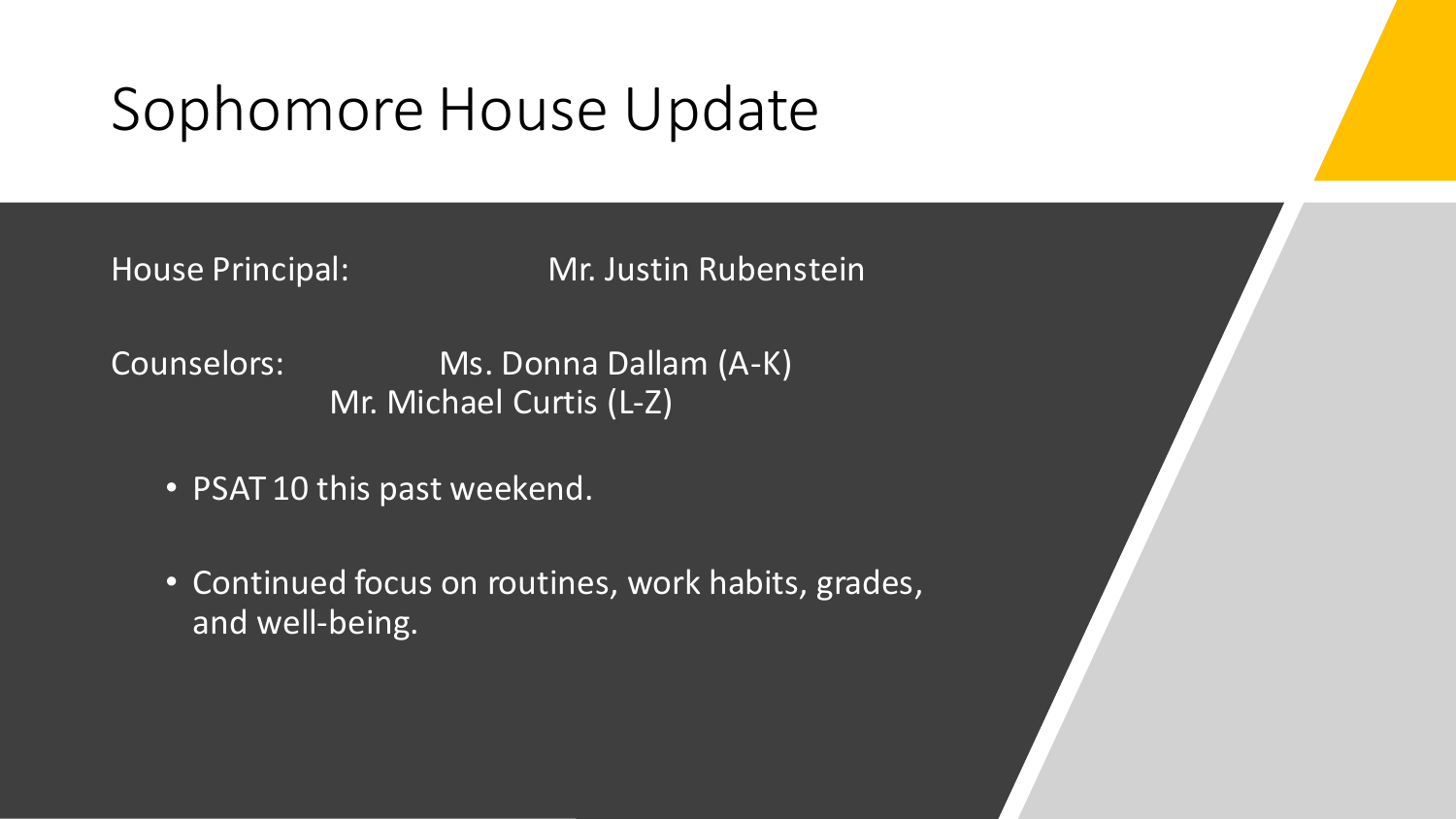# Keystone Dates This **Winter**

#### **Literature:** December 2

#### **Biology:** January 6

**Algebra:** January 11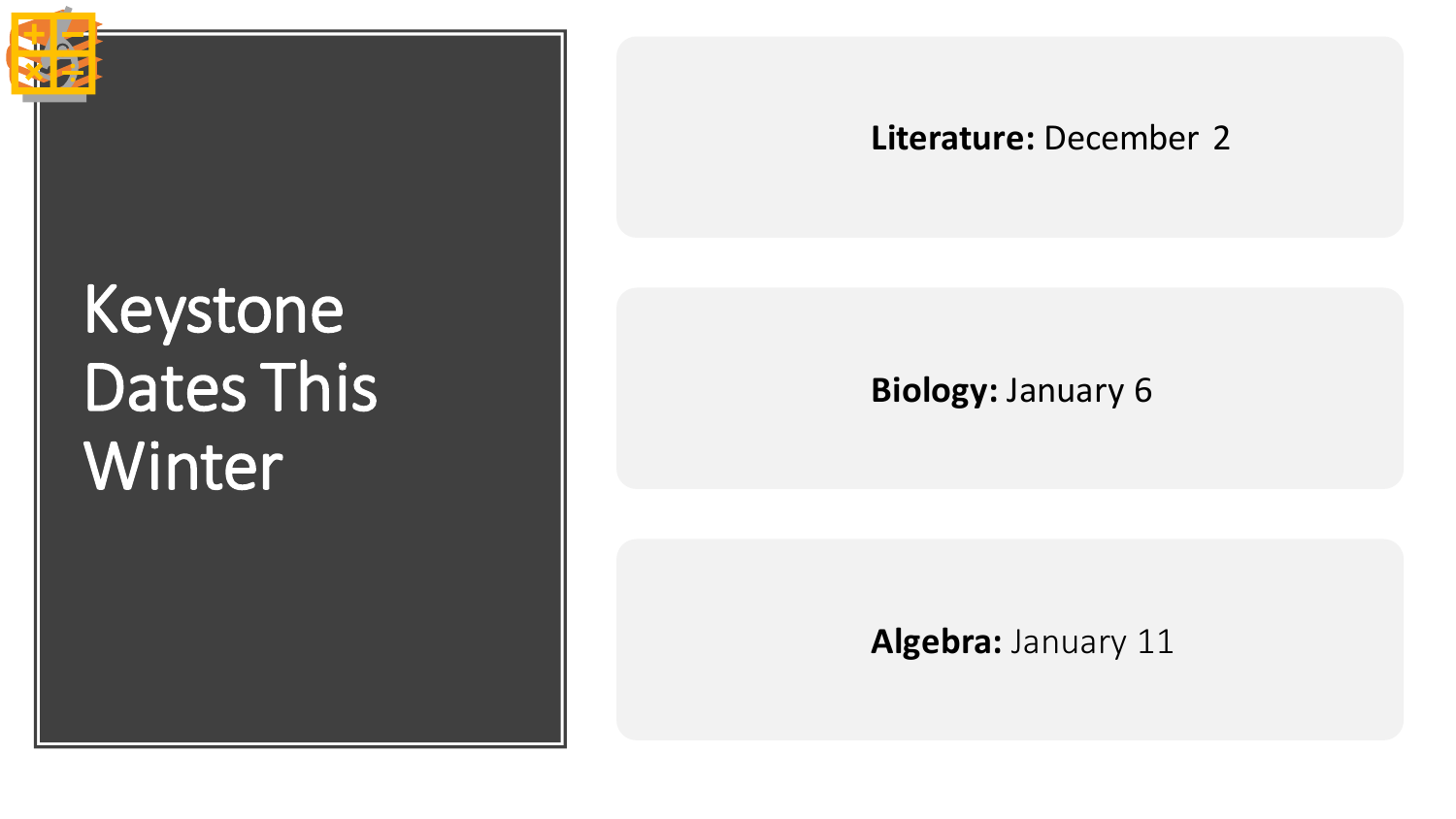## **KEYSTONE EXAMS 2021-2022**

- •Class of 2023 and beyond are required to demonstrate proficiency in one of the five Act 158 Graduation Pathways.
- •Act 158 Graduation Pathways include the following:
- •1. Keystone Proficiency Pathway
- •2. Composite Pathway
- •3. Career and Technical Pathway
- •4. Alternate Assessment Pathway
- •5. Evidence-Based Pathway

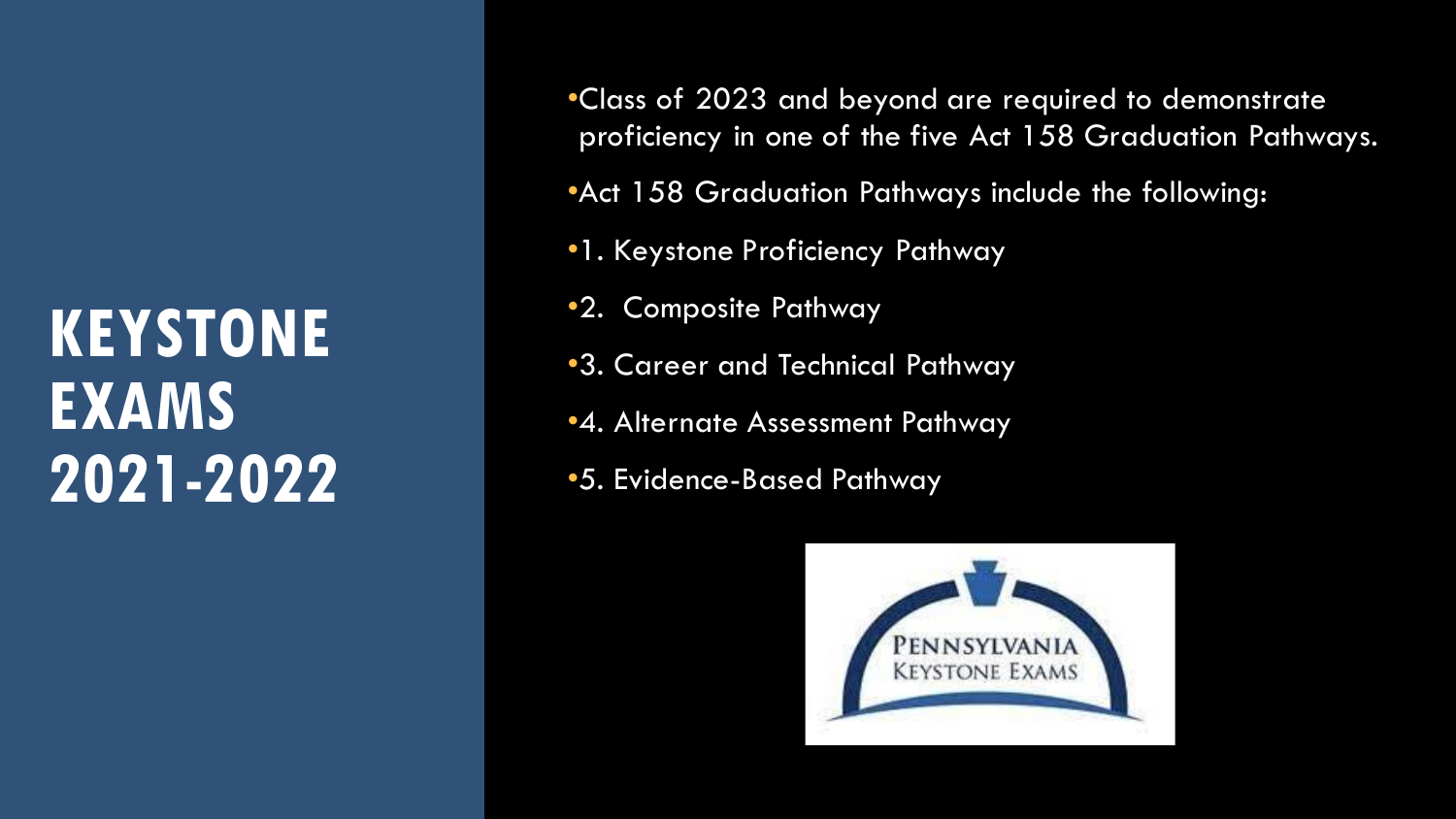# The Pathways

**Pathway 1**

**Pathway 2**

### Keystone Proficiency Pathway

• Proficient on all **three** Keystone exams (Algebra I, Biology, & Literature)

## Composite Score Pathway

- Proficient on **one** of the Keystone exams
- At least Basic on the other **two** Keystone exams
- Minimum score: 4452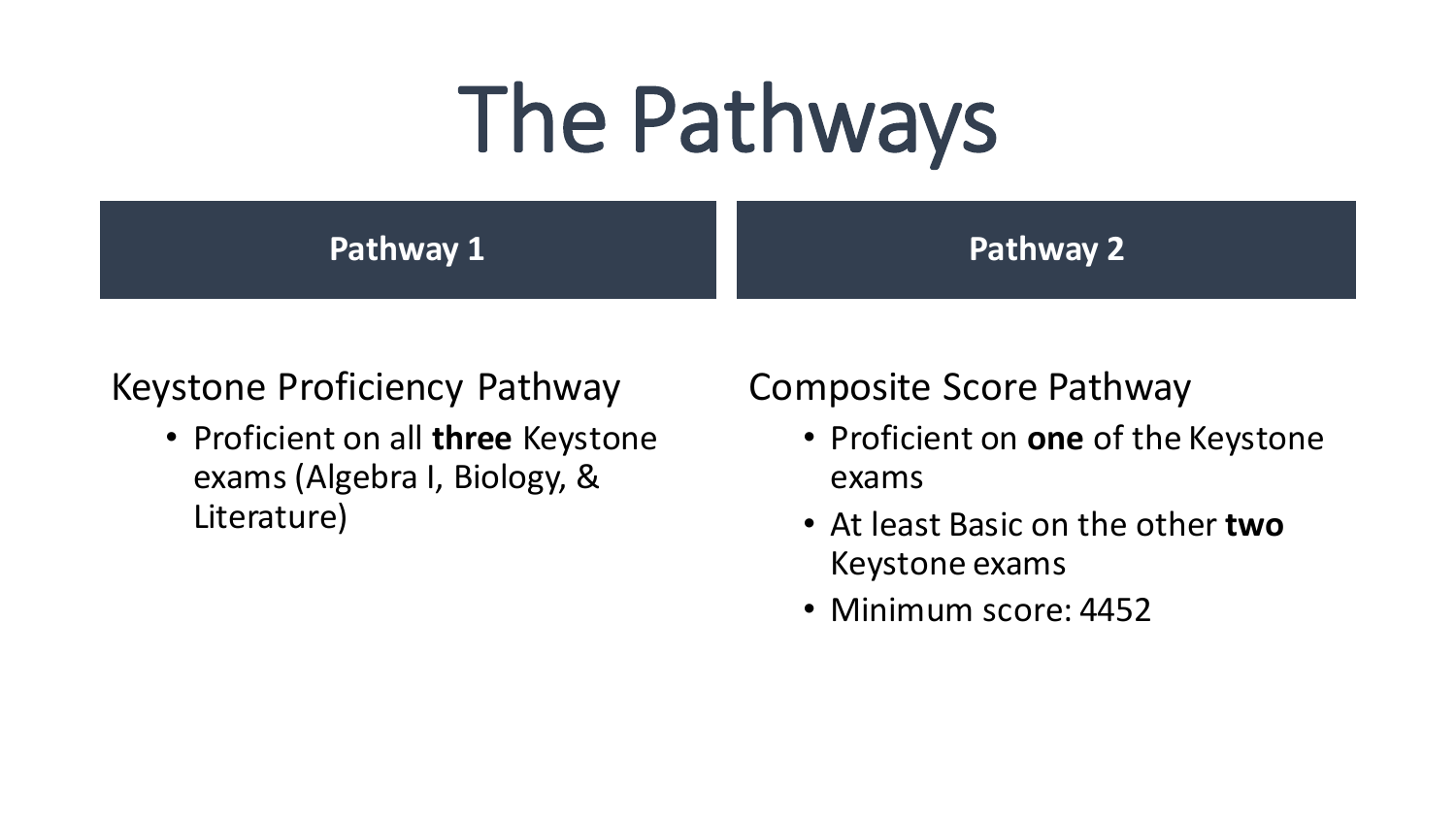# The Pathways

**Pathway 3**

#### **Pathway 4**

## Career & Technical Pathway

- Passing grade in Keystone-aligned course **AND:**
	- Attaining an industry-based competency certification

#### **OR**

• Demonstrating high likelihood of success on an industry-based assessment

## Alternate Assessment Pathway

- Passing grade in Keystone-aligned course **AND** one of the following:
	- Minimum score on AP; PSAT; SAT; ACT; ASVAB

#### **OR**

• Successful completion of concurrent enrollment course

#### **OR**

• Acceptance to accredited, non-profit institution of higher education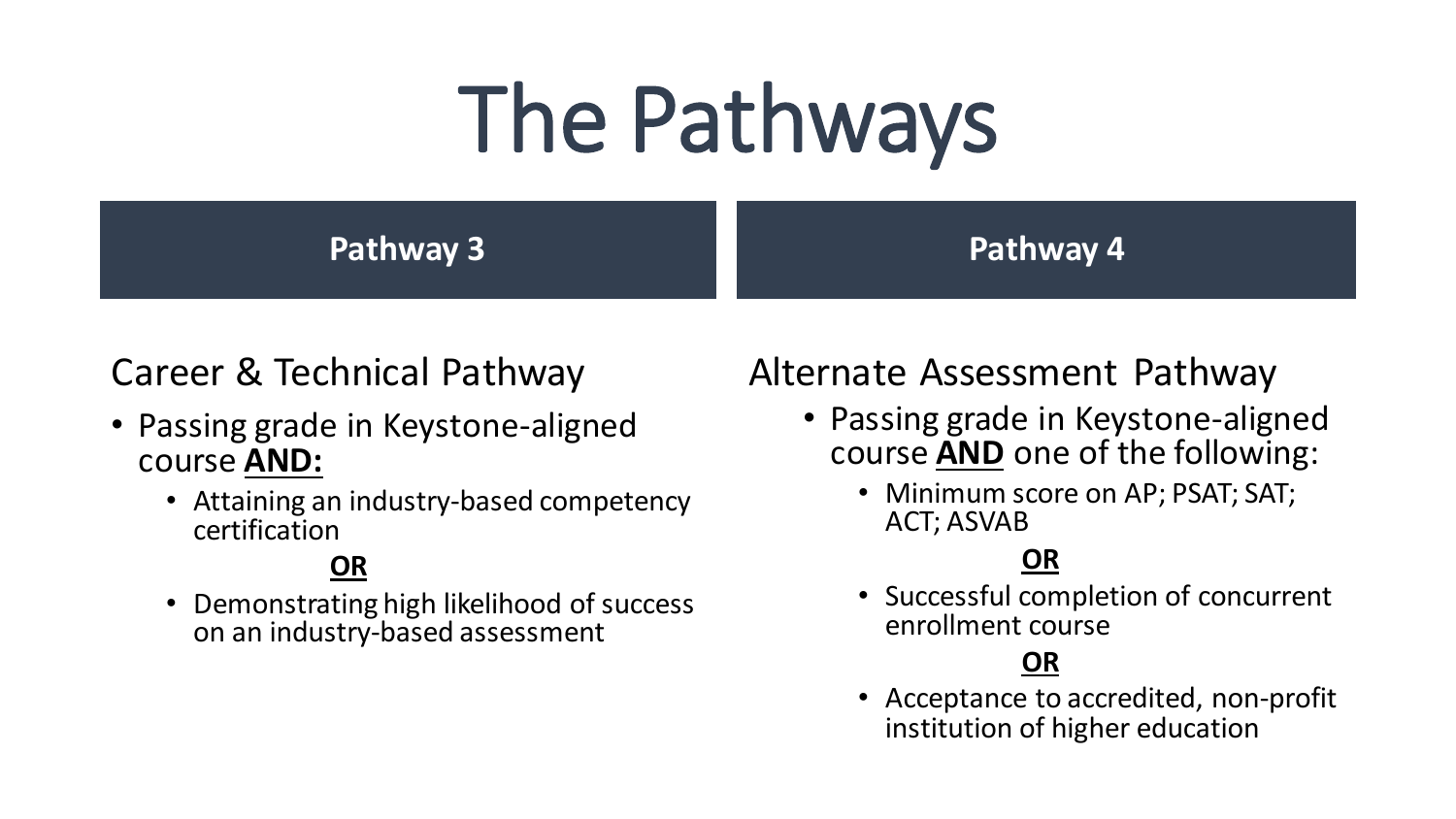# The Pathways

#### **Pathway 5**

## Evidence Based Pathway

Earn a passing grade in a Keystone-aligned course **AND** three pieces of evidence from below.

#### **At least one of the following:**

- Alternative assessments
- 4-year institution acceptance
- Industry-based credential
- Concurrent enrollment

#### **Two additional pieces from the following:**

- Service-Learning Project
- A letter of employment
- Cooperative education/ internship
- Compliance with NCAA's core courses for college-bound student athletes  $(\text{minimum} \text{ GPA} = 2.0)$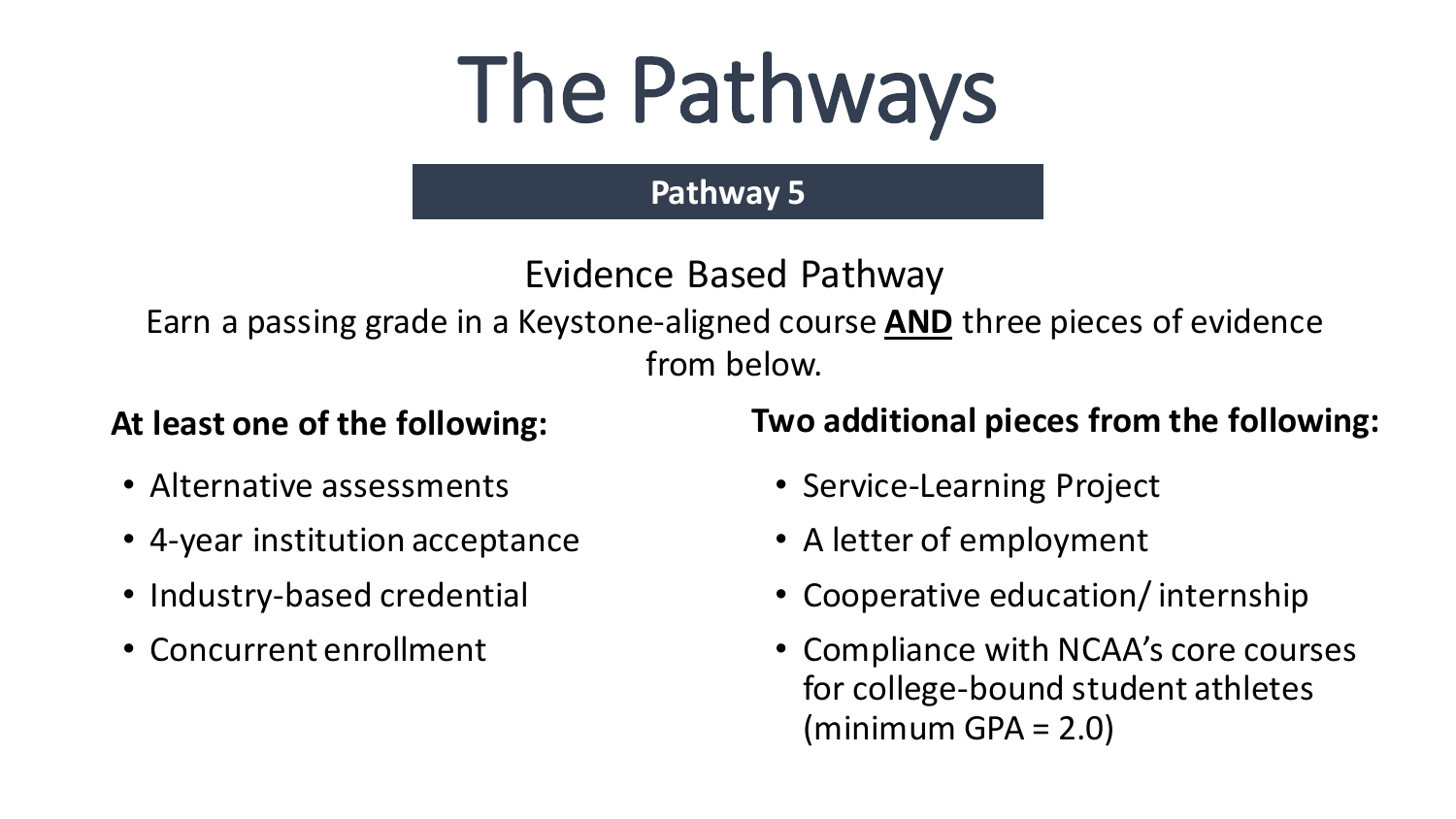A Few Keystone Thoughts We will be sending more details in the coming weeks.

All testing will take place online at CB West, with all other students participating in asynchronous instruction.

The opt-out process will be communicated as soon as we hear from PDE.

We are creating a process to facilitate and monitor which pathway students are fulfilling.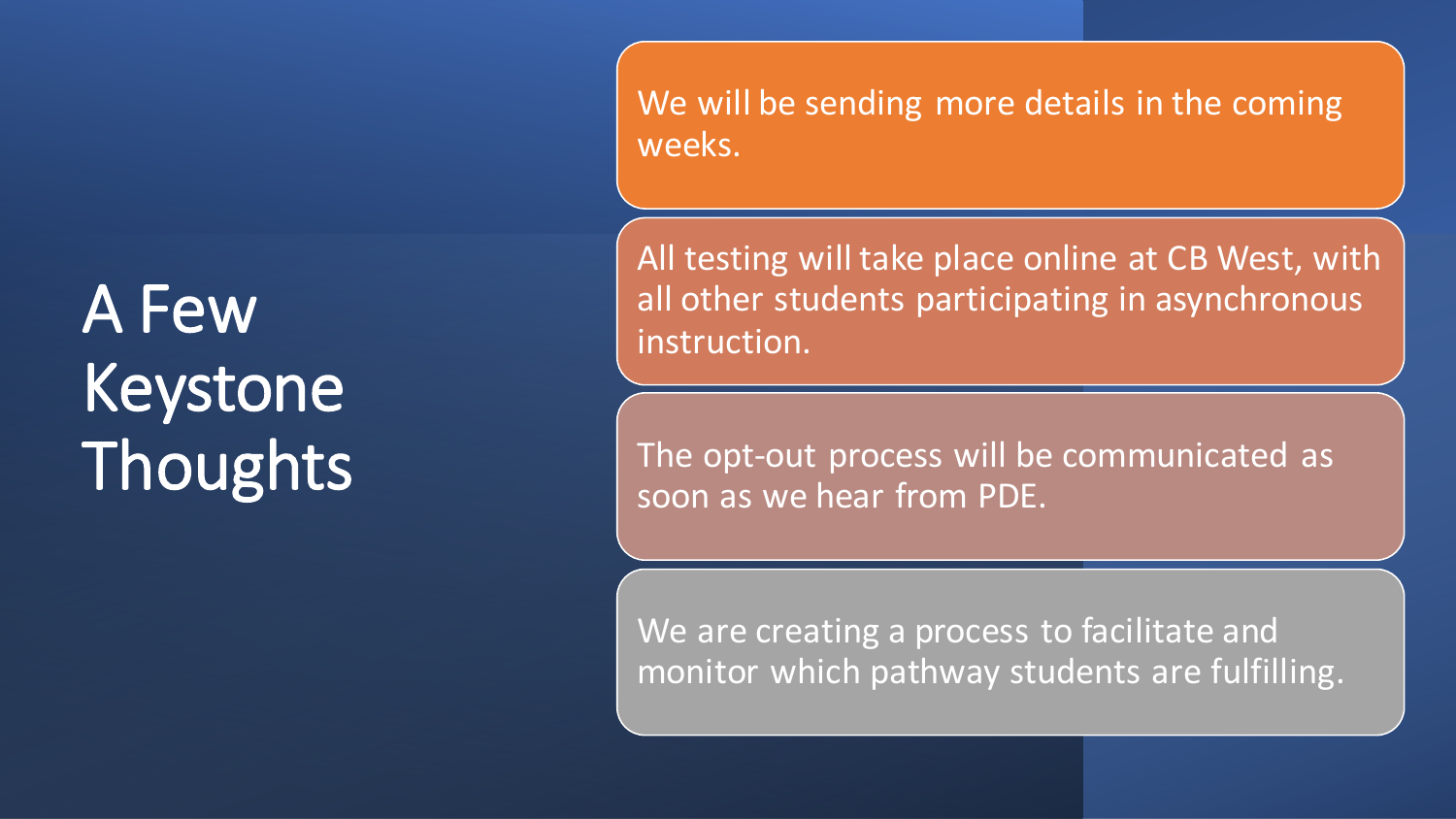# ATHLETICS UPDATE

Director of Athletics: Henry Hunt

Athletics Assistant: Terry Remick

Fall Season Highlights New Family ID Registration Procedures Winter Sports Opportunities Athletics Website

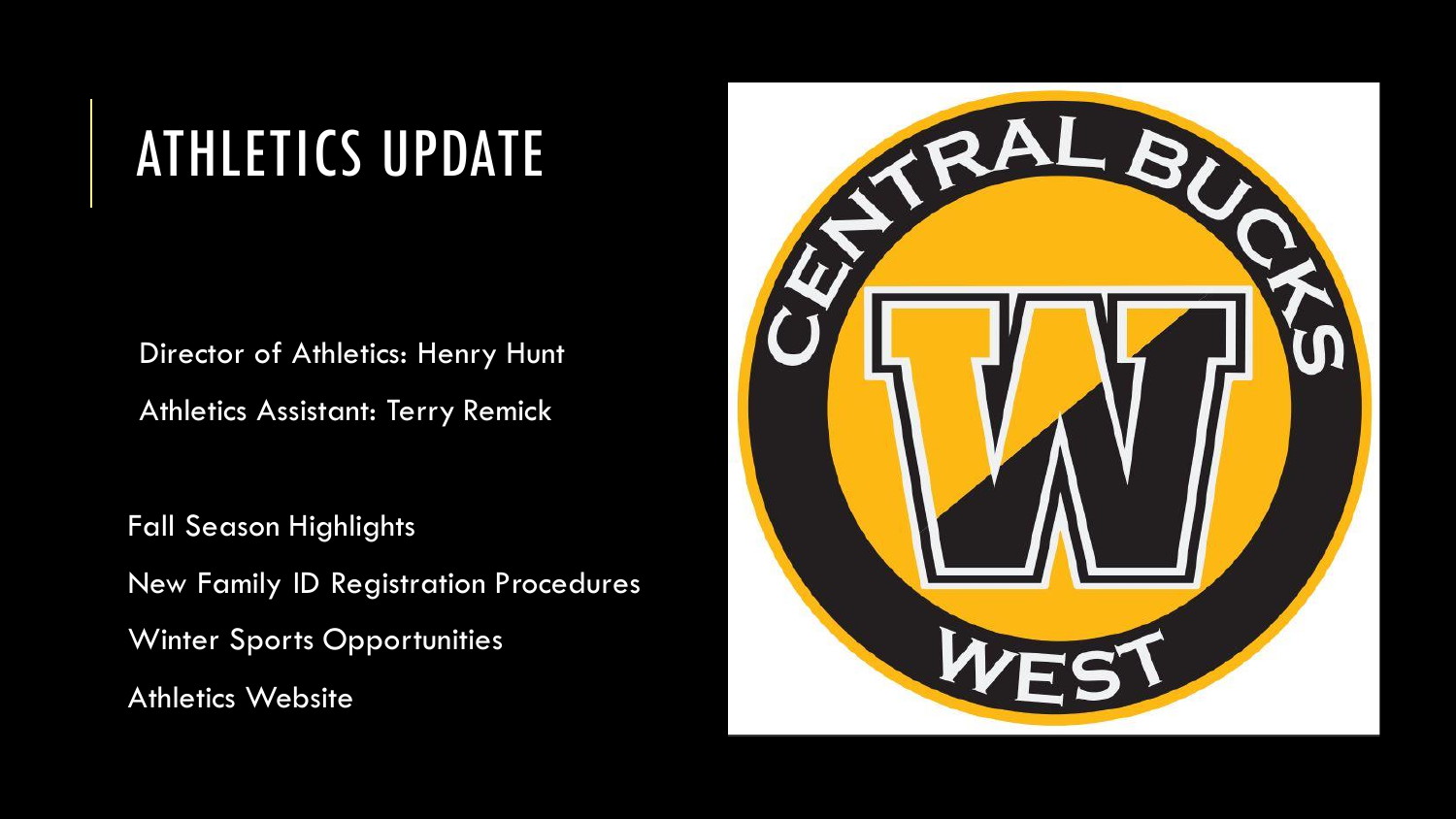## West Student Activities

## [Student Clubs Directory!](https://www.cbsd.org/site/Default.aspx?PageType=1&SiteID=30&ChannelID=458&DirectoryType=6)